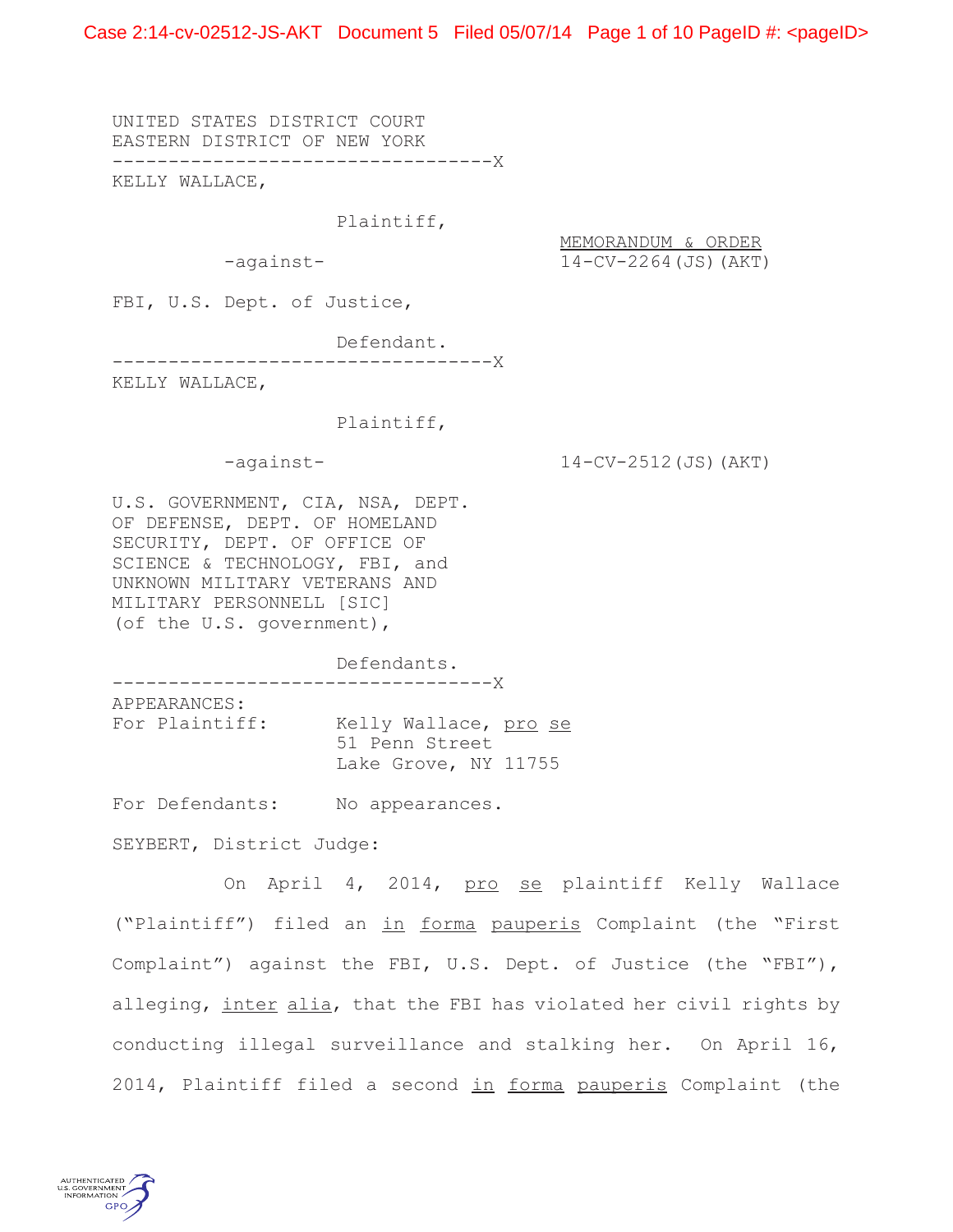"Second Complaint"), also against the FBI, and several additional Federal defendants, namely the "U.S. Government, [the] CIA, [the] NSA, [the] Dept. of Defense, [the] Dept. of Homeland Security, Dept. of Office of Science & Technology, and unknown military veterans and military personnell [sic] (of the U.S. government)." (Second Compl. at  $1-2$ .)<sup>1</sup> Like the First Complaint, the Second Complaint alleges, inter alia, that these various federal governmental agencies have conducted unlawful surveillance and harassment of the Plaintiff. (Second Compl. at 2-4.)

Each Complaint was accompanied by an application to proceed in forma pauperis. Upon review of Plaintiff's declarations in support of her applications to proceed in forma pauperis, the Court finds that Plaintiff's financial status qualifies her to commence these actions without prepayment of the Court's filing fees. See 28 U.S.C. § 1915(a)(1). Accordingly, the applications to proceed in forma pauperis are GRANTED. However, for the reasons that follow, the First Complaint and Second Complaint fail to allege a plausible claim and are sua sponte DISMISSED pursuant to 28 U.S.C. § 1915(e)(2)(B)(ii).

 $^1$  On April 16, 2014, Plaintiff also filed a letter requesting "a speedy trial" due to the nature of her allegations. See Wallace Letter, dated April 16, 2014 [No. 14-CV-2264, Docket Entry No. 4]. Given the dismissal of the Plaintiff's Complaints as set forth herein, her application is moot.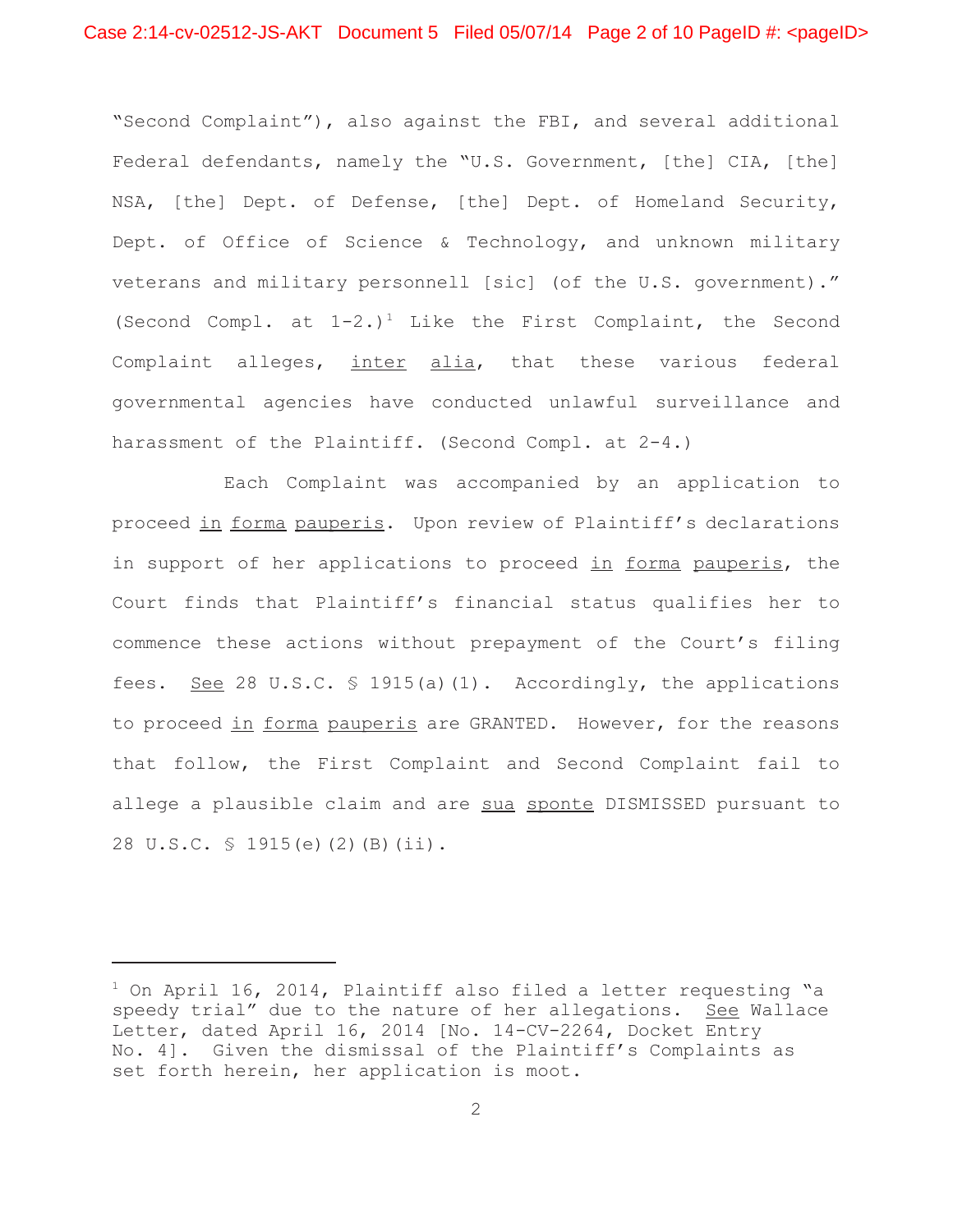## BACKGROUND

### I. The First Complaint

Submitted on the Court's general complaint form, the First Complaint alleges that the FBI has been conducting unlawful surveillance of Plaintiff "24/7" since December 2012. (First Compl. at ¶ III.A-C.) According to the First Complaint, hidden cameras were installed in Plaintiff's home (which were detected by a "camera dector [sic]") and her telephone calls were intercepted. (First Compl. at ¶ III.C.) Plaintiff also claims that her internet use, e-mails, and texts have been hacked and that she has been "gangstalk[ed] [by] many vehicles of men unknown, with police stickers on cars, military stickers as well." (First Compl. at ¶ III.C.) According to Plaintiff, "[a]n EMF device was being used on me from an apt. next to me, while 2 FBI agents were in the bldg. next to me for about 1-2 weeks." (First Compl. at ¶ III.C.) Plaintiff further alleges that

> Someone trespassed into my home, [and] caused injury (by drugging food/beverage) to my (R) ear [and] left a permanent 'clicking', (L) shoulder area has been permanent [sic] muscle/neck area injured and further used as a trigger point of EMF device transmission to heat my head, body, those areas to pain, and 'private' parts. I AM BEING TARGETED ON SOME BLACKLISTING BY FBI, GOV., POLICE. I NEED INFO. ON THE FOIA, IF THEY WENT TO A FISA COURT?

(First Compl. at ¶ III.C.) In the section of the complaint form that calls for a description of any claimed injuries, Plaintiff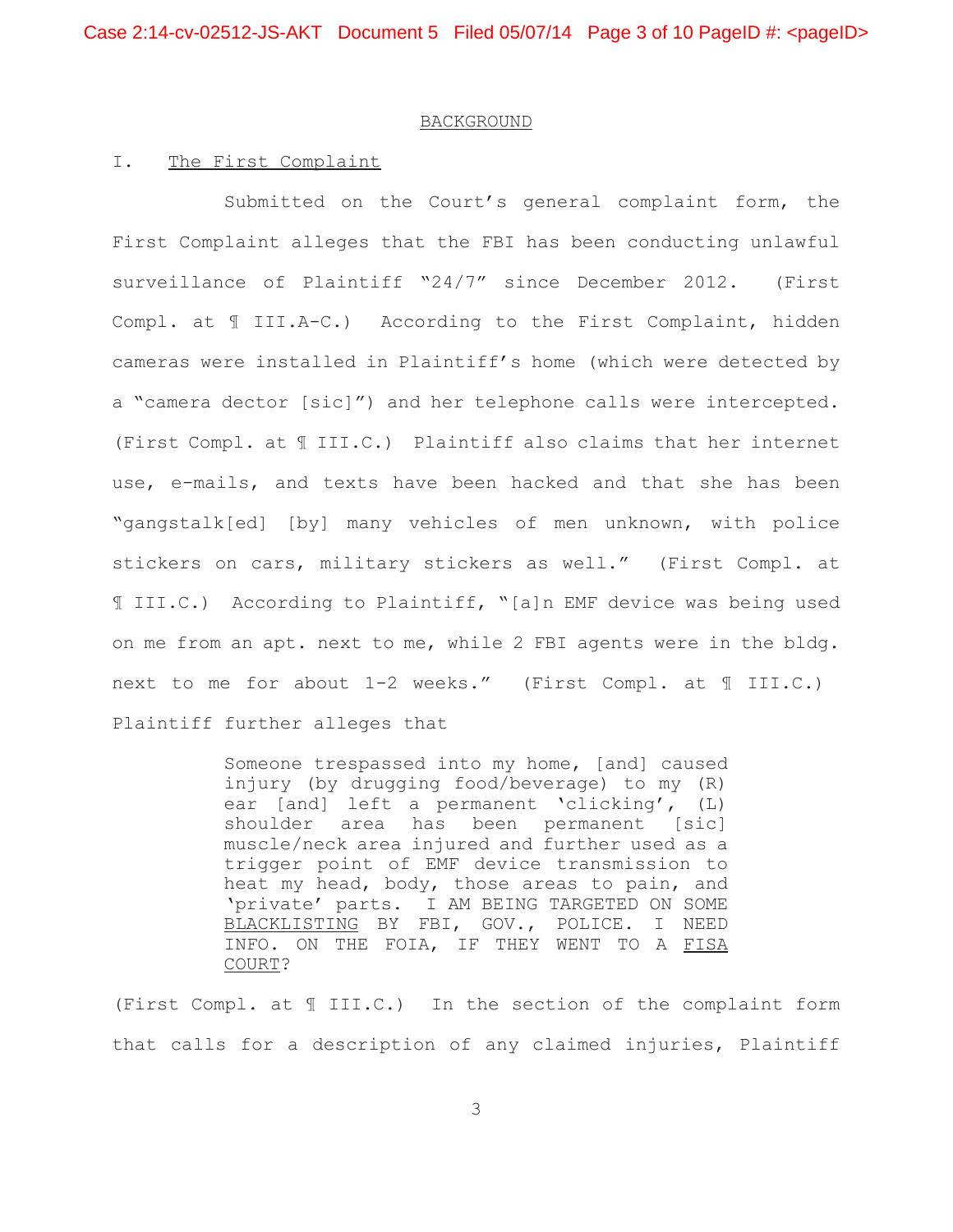alleges that she experiences "sexual touching by device 24/7" as well as trauma to her right ear, left shoulder, both hands, and her left leg. (First Compl. at ¶ IV.) Plaintiff also claims that her "eyes have 'unknown' 'objects' that 'light up' looking like clear 'contact lenses' glowing, vision changes seem permanent, [and were] placed in [her] eyes during a night of drugging my food/beverage. . . ." (First Compl. at ¶ IV.)

For relief, Plaintiff seeks to recover a damages award in the amount of \$5 million in addition to the entry of an order of protection against the FBI to stop the stalking, surveillance and use of the "EMF Device." (First Compl. at ¶ V.)

# II. The Second Complaint

Plaintiff's Second Complaint is also submitted on the Court's general complaint form. Like the First Complaint, the Second Complaint alleges, inter alia, that the Plaintiff is under surveillance by the Federal government. More specifically, Plaintiff claims that she has been "placed illegally into a Human Military robotic experiment/program DARPA, 24/7 monitoring, remote neural monitoring torture." (Second Compl. at ¶ III.) The Second Complaint alleges that the surveillance began in 2007 at various locations in New York and Pennsylvania and that Plaintiff is

> [b]eing used as an unethical human experimentation that started one phase (as I can indicate) [in] 2007, 2008, 2010, and phase 2 began 2013 with mind control technology known as voice to skull/synthetic telepathy. This technology is being used to torture me,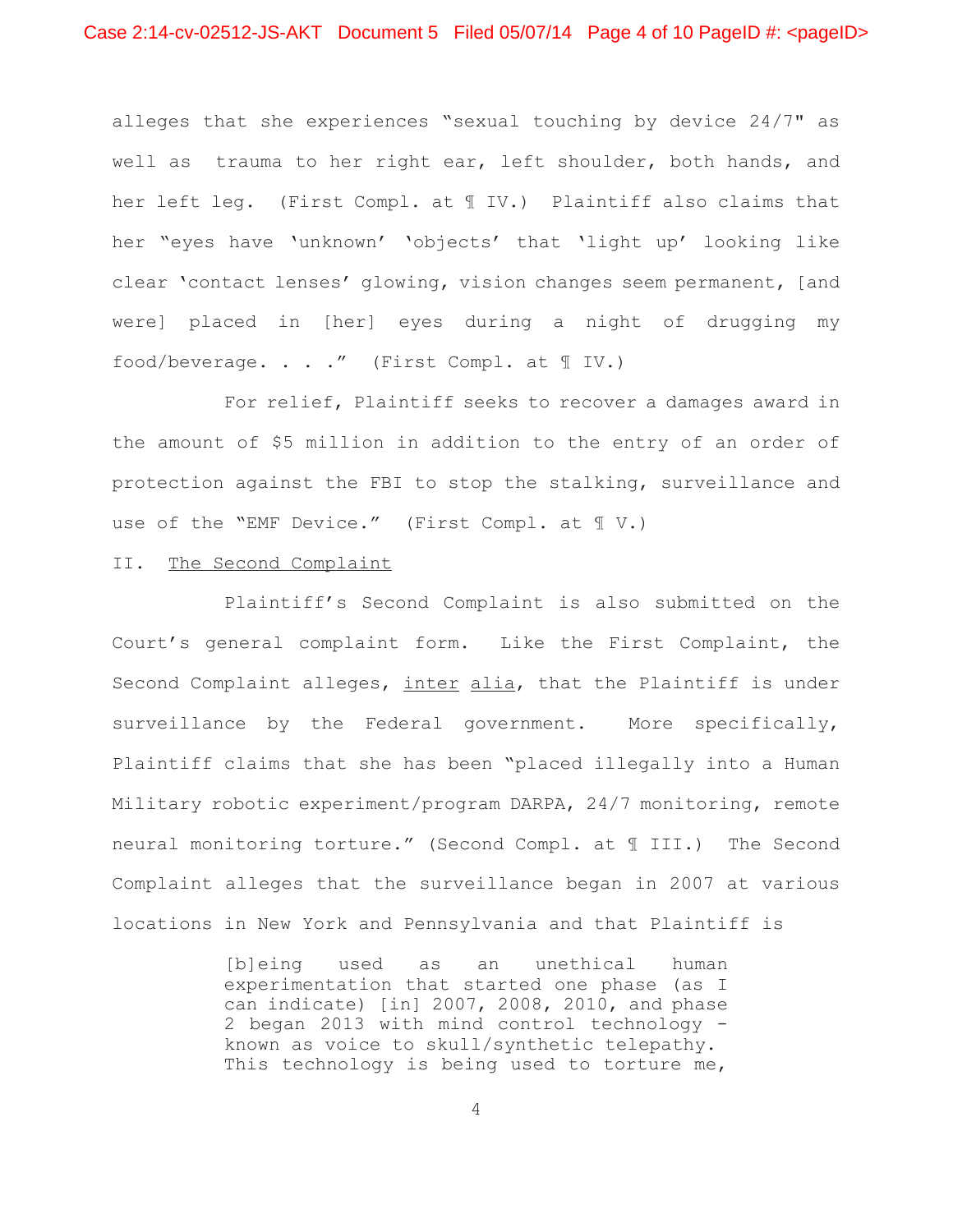injure, intimidate with coercion, thought coercion to change who I am as a human being, violating my human amendment 3 rights of equality (discrimination of disability) privacy, human amendm.  $\frac{4}{5}$  of freedoms of expression, no coercion of religion, right to peaceably assemble, right to freedom of movement, association, physical pain & suffering mental anguish with loss of social interactions, isolation, confinement, loss of enjoyment of life, injury to reputation with rumors, false phrases words spoken 24/7, deceptive trade practice of malice toward me with no answers directly from these federal agencies of the cruel and unusual punishment methods being done to me this past year, 2013 present April 16, 2014 and future damages, & future consistent confinement due to stalking, harrassment [sic] methods used. All communications are being listened to, I am being monitored to the brain 24/7. There was a[n] incident in Feb. 2013 where I met 2 FBI agents at my complex in a bldg. near my apt. Stalking began, surveillance of phones, eaves dropping measures, hidden camera detection by detector, contacts were made about all of this.

(Second Compl. at ¶ III.C.) As a result, Plaintiff claims to have suffered "trauma" including "emotional abuse [and] sexual violations abuse." (Second Compl. at ¶ IV.) Plaintiff describes that she has skin lesions and "scars of different shapes from the EMF device" and hears "amplified severe sounds [that] [] make me flinch, jump, jolt through [my] entire central nervous system from head to toe." (Second Compl. at ¶ IV.) Plaintiff also claims to suffer, among other things, "sleep deprivation, sexually induced nightmares, images, sexual touching, sexual emotional trauma, sexually induced mechanical orgasm done to brain & vaginal area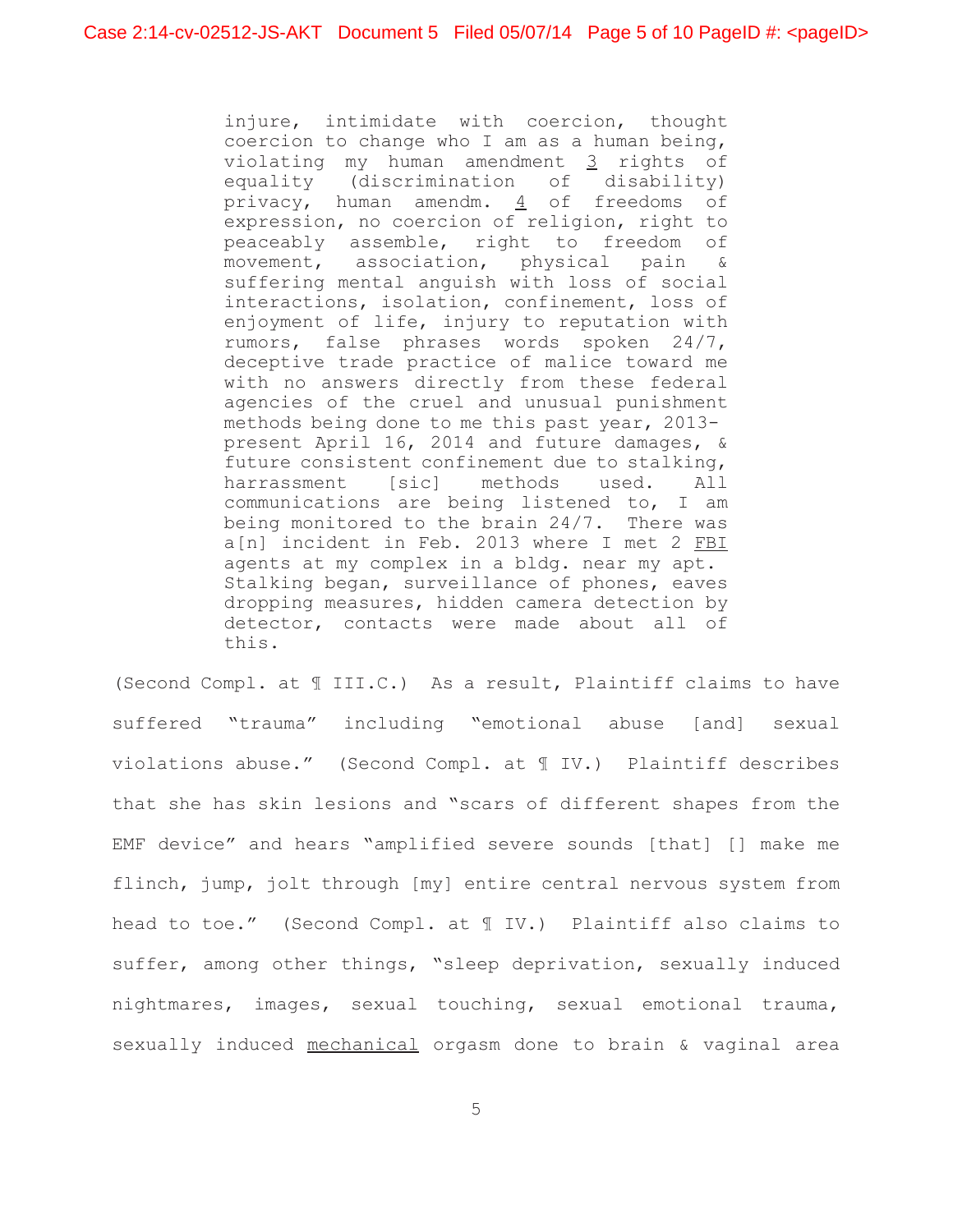connected to cause left side of body weakness after a few of these episodes of the electrical frequency signals directed at my brain." (Second Compl. at ¶ IV.)

For relief, Plaintiff seeks to recover a damages award of \$5 million as well as an order directing the Government to "STOP ALL MIND CTRL. Immediately" and "shut down the device that has been using my eyes, and the voice to skull technology of transmitted voices 24/7." (Second Compl. at ¶ V.)

#### DISCUSSION

# I. Standard of Review

The Court is required to read a pro se plaintiff's Complaint liberally and construe it to raise the strongest arguments it suggests. See, e.g., McEachin v. McGuinnis, 357 F.3d 197, 200 (2d Cir. 2004). Irrespective of whether they are drafted pro se, all complaints must plead sufficient facts to "state a claim to relief that is plausible on its face." Bell Atl. Corp. v. Twombly, 550 U.S. 544, 570, 127 S. Ct. 1955, 1974, 167 L. Ed. 2d 929 (2007). "A claim has facial plausibility when the plaintiff pleads factual content that allows the court to draw the reasonable inference that the defendant is liable for the misconduct alleged." Ashcroft v. Iqbal, 556 U.S. 662, 678, 129 S. Ct. 1937, 173 L. Ed. 2d 868 (2009) (citations omitted). The plausibility standard requires "more than a sheer possibility that a defendant has acted unlawfully." Id. at 678; accord Wilson v. Merrill Lynch & Co., 671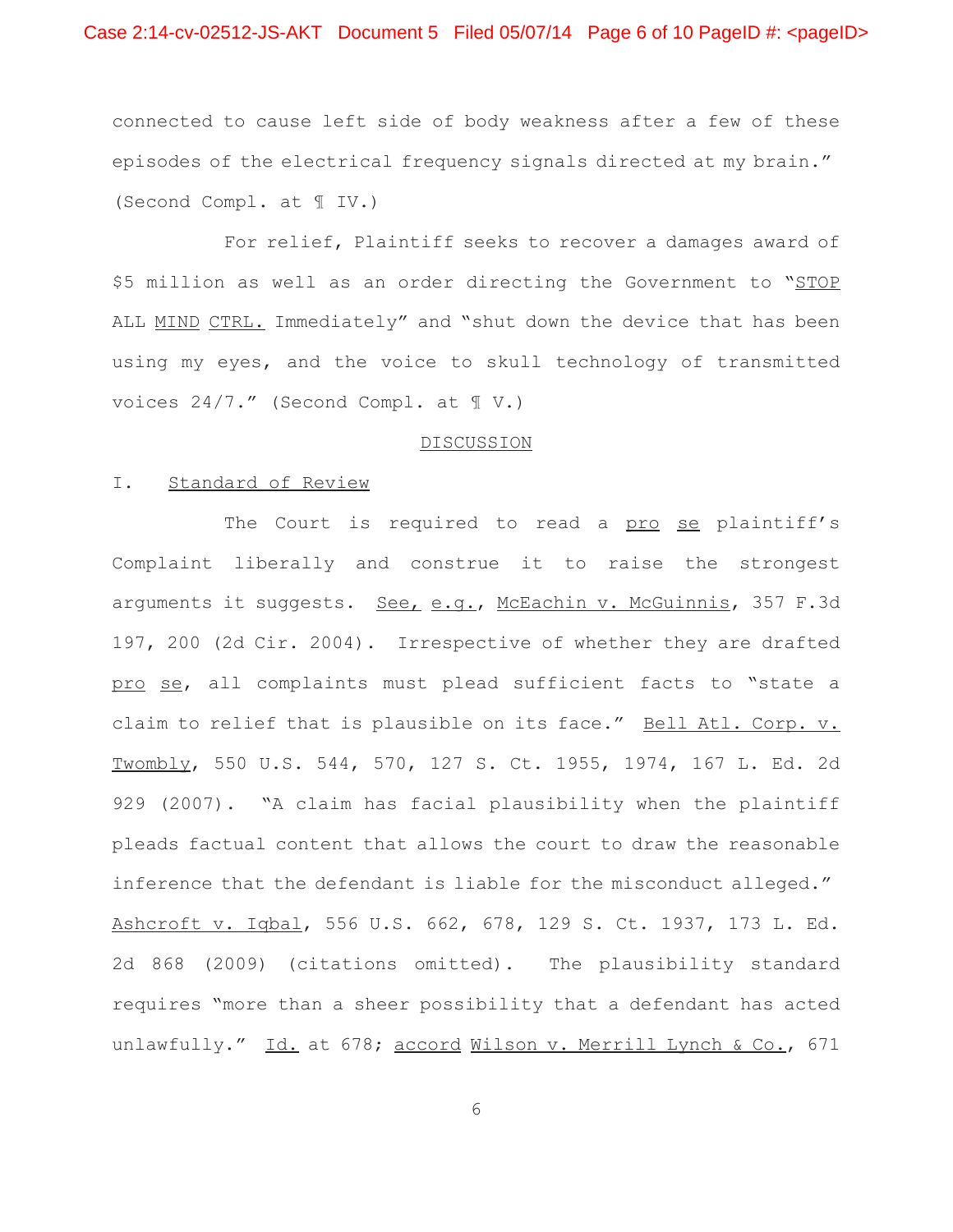F.3d 120, 128 (2d Cir. 2011). While "'detailed factual allegations'" are not required, "[a] pleading that offers 'labels and conclusions' or 'a formulaic recitation of the elements of a cause of action will not do.'" Iqbal, 556 U.S. at 678 (quoting Twombly, 550 U.S. at 555).

Further, a district court has the inherent power to dismiss a case, sua sponte, if it determines that the action is frivolous. Mecca v. U.S. Government, 232 F. App'x 66, 66-67 (2d Cir. 2007) (affirming district court dismissal of complaint that was "replete with fantastic and delusional scenarios.") (internal quotation marks and citation omitted); Shoemaker v. U.S. Dep't of Justice, 164 F.3d 619 (2d Cir. 1998). "An action is frivolous if it lacks an arguable basis in law or fact--i.e., where it is 'based on an indisputably meritless legal theory' or presents 'factual contentions [which] are clearly baseless.'" Scanlon v. Vermont, 423 F. App'x 78, 79 (2d Cir. 2011) (summary order) (quoting Neitzke v. Williams, 490 U.S. 319, 327, 109 S. Ct. 1827, 1832, 104 L. Ed. 2d 338 (1989) (alteration in original)); see also Denton v. Hernandez, 504 U.S. 25, 33, 112 S. Ct. 1728, 118 L. Ed. 2d 340 (1992) ("[A] finding of factual frivolousness is appropriate when the facts alleged rise to the level of the irrational or the wholly incredible, whether or not there are judicially noticeable facts available to contradict them.").

Here, as is readily apparent, the Complaints are nothing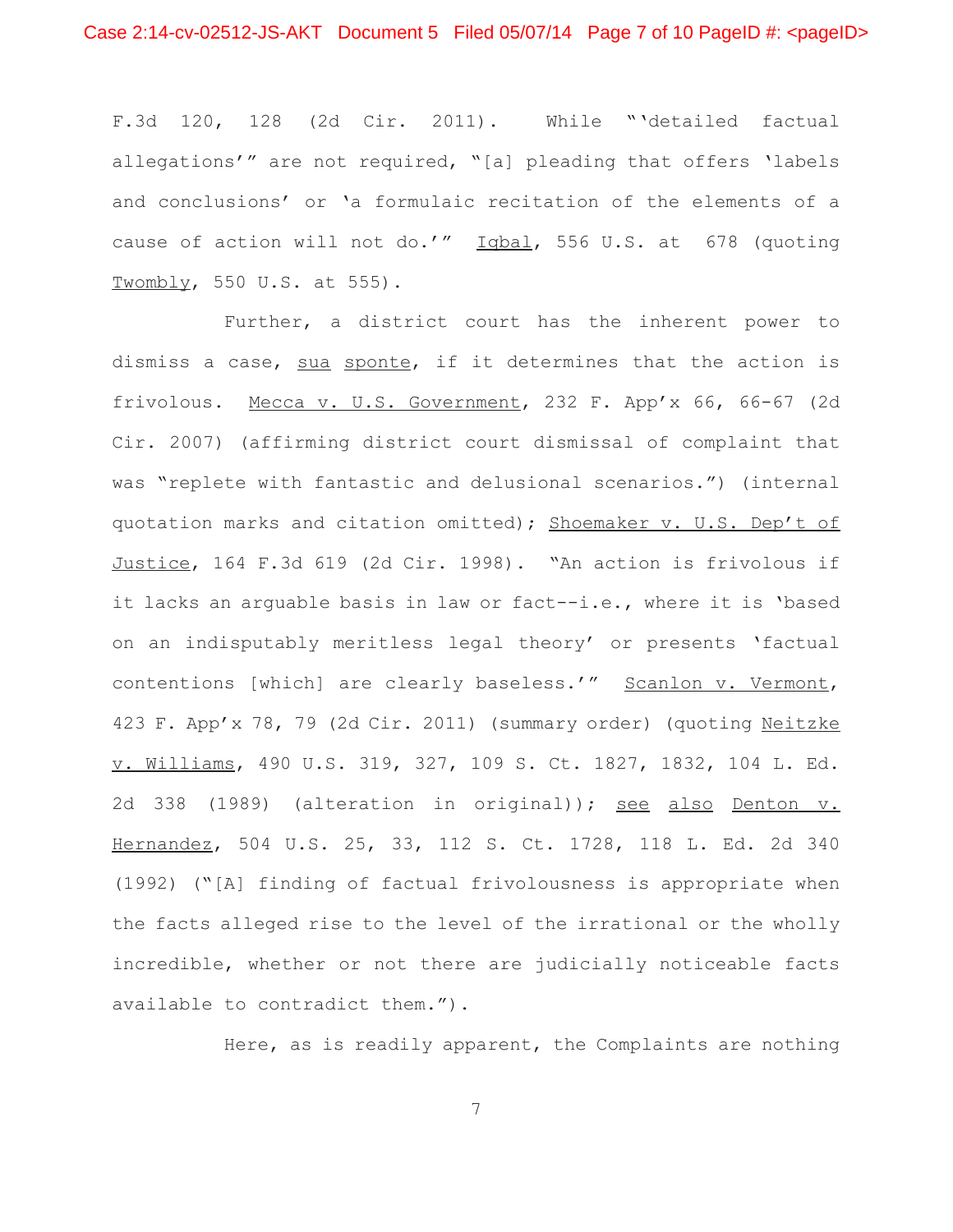more than Plaintiff's delusions and do not set forth any cognizable claim. Samuel v. Bloomberg, No. 13-CV-6027, 2013 WL 5887545, \*1 (E.D.N.Y. Oct. 31, 2013) (dismissing frivolous pro se complaint explaining "[p]laintiff's allegations--even under the very liberal reading we accord pro se pleadings (and even if plaintiff himself believes them to be true)--can only be described as delusional and fantastic."). Accordingly, Plaintiff's frivolous Complaints<sup>2</sup> are sua sponte DISMISSED WITHOUT PREJUDICE.

### II. Leave to Amend

Rule 15(a)(2) of the Federal Rules of Civil Procedure provides that a party shall be given leave to amend "when justice so requires." FED. R. CIV. P. 15(a)(2). "[W]hen addressing a pro se complaint, a district 'court should not dismiss without granting leave to amend at least once when a liberal reading of the complaint gives any indication that a valid claim might be stated.'" Thompson v. Carter, 284 F.3d 411, 416 (2d Cir. 2002) (quoting Branum v. Clark, 927 F.2d 698, 705 (2d Cir. 1991)).

Nevertheless, "[l]eave to amend, though liberally granted, may properly be denied for: 'undue delay, bad faith or dilatory motive on the part of the movant, repeated failure to cure

<sup>2</sup> Plaintiff is cautioned that Federal Rule of Civil Procedure 11 applies to pro se litigants, Ginther v. Provident Life & Cas. Ins. Co., 350 F. App'x 494, 496 (2d Cir. 2009) (upholding a district court's imposition of sanctions against a pro se litigant), and that should she file another frivolous Complaint, it is within the Court's realm to consider sanctions. See FED. R. CIV. P. 11.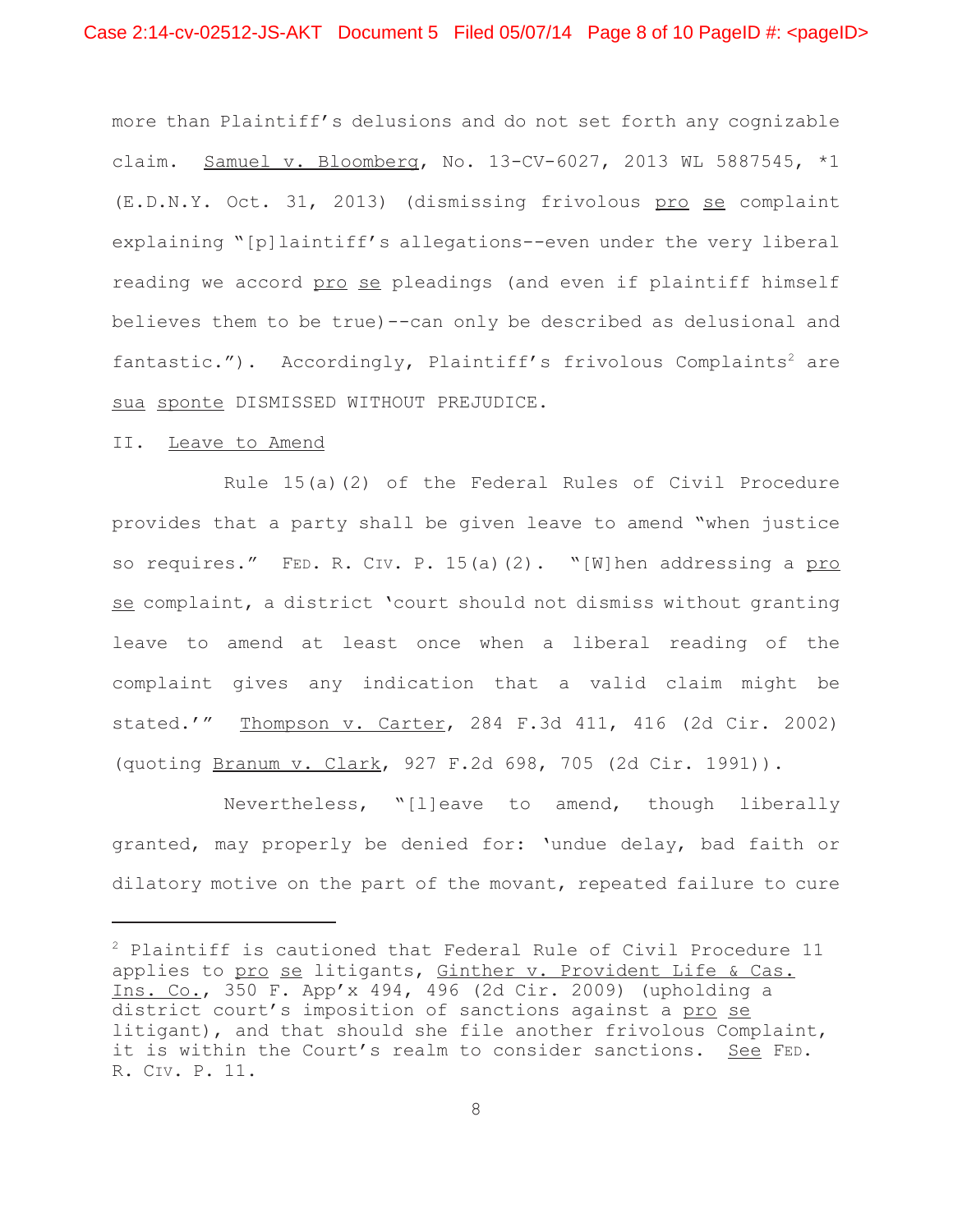deficiencies by amendments previously allowed, undue prejudice to the opposing party by virtue of allowance of the amendment, futility of amendment, etc.'" Ruotolo v. City of New York, 514 F.3d 184, 191 (2d Cir. 2008) (quoting Foman v. Davis, 371 U.S. 178, 182, 83 S. Ct. 227, 230, 9 L. Ed. 2d 222 (1962)). "If the underlying facts or circumstances relied upon by a plaintiff may be a proper subject of relief, he ought to be afforded an opportunity to test his claim on the merits." Foman, 371 U.S. at 182. However, if amendment would be futile,  $i.e.,$  if it could not withstand a motion to dismiss pursuant to Rule 12(b)(6), leave to amend may be denied. See Lucente v. Int'l Bus. Mach. Corp., 310 F.3d 243, 258 (2d Cir. 2002).

Construing the Plaintiff's Complaints liberally, and interpreting them as raising the strongest arguments they suggest, Burgos v. Hopkins, 14 F.3d 787, 790 (2d Cir. 1994), the Court finds that Plaintiff's allegations rise to the level of the irrational. Accordingly, the Court declines to afford Plaintiff an opportunity to amend her Complaints given that the deficiencies therein are not such that could be cured by amendment.

# CONCLUSION

For the reasons set forth above, Plaintiff's applications to proceed in forma pauperis are GRANTED and both cases are sua sponte DISMISSED WITHOUT PREJUDICE for failure to state a plausible claim. The Court certifies pursuant to 28 U.S.C. § 1915(a)(3) that